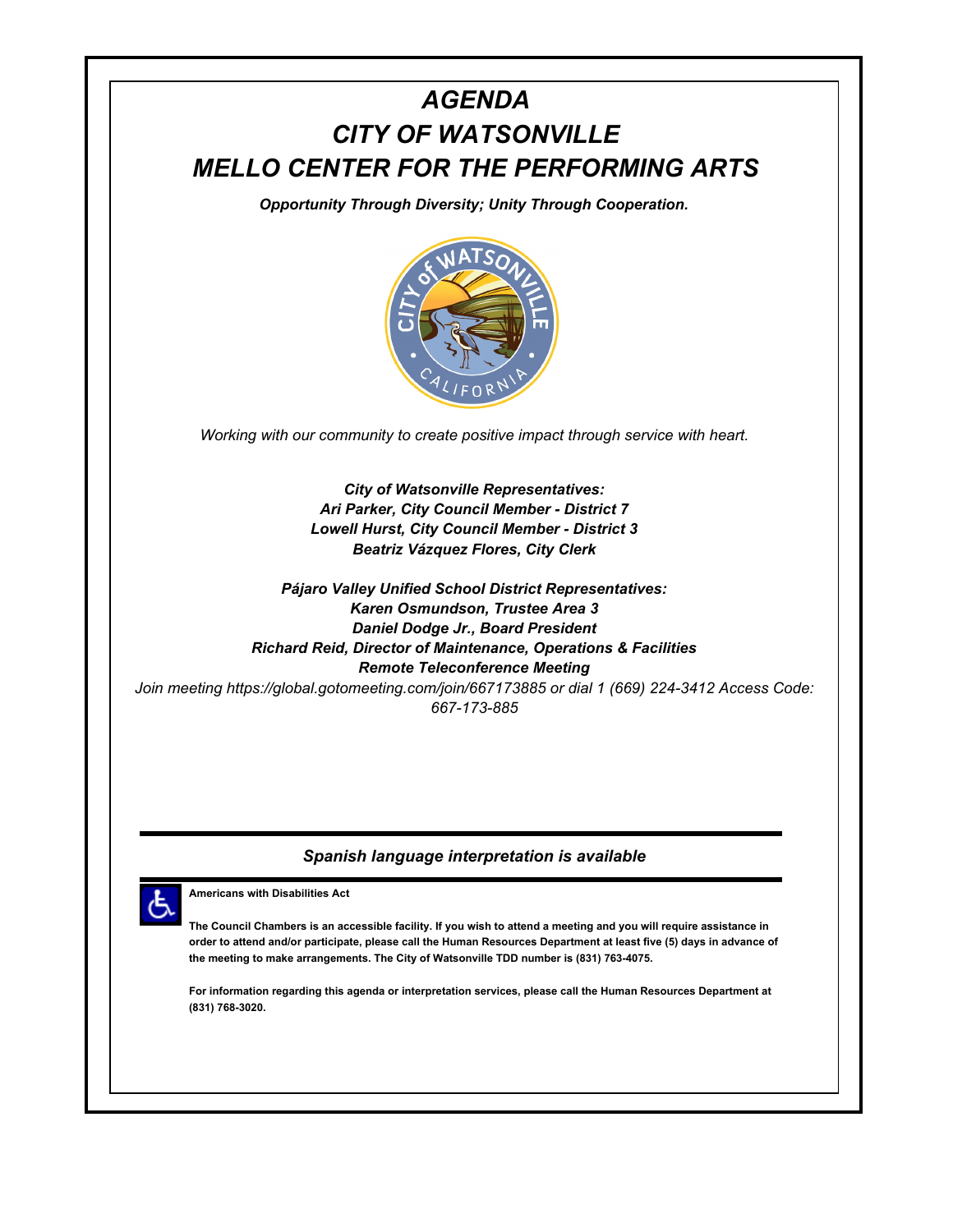# **Notice of Remote/Teleconference Meeting**

*This meeting is being held in accordance with the Brown Act as currently in effect under the State Emergency Services Act, the Governor's Emergency Declaration related to COVID-19, the Santa Cruz County Health Officer Extended and Modified Shelter in Place Orders, and the Governor's Executive Orders N-25-20 and N-29-20, that allows attendance by members of the Parks and Recreation Commission, City staff, and the public to participate and the Commission to conduct the meeting by teleconference, videoconference, or both.*

*HOW TO VIEW THE MEETING: No physical location from which members of the public may observe the meeting and offer public comment will be provided. Please view the meeting, which will be live streaming at https://global.gotomeeting.com/join/667173885* 

*HOW TO PARTICIPATE DURING THE MEETING: Members of the public may also speak during the meeting through GotoMeetings from their computer, tablet or smartphone https://global.gotomeeting.com/join/667173885 or by telephone at+1 (669) 224-3412 Access Code: 667-173-885*

*The City of Watsonville, in complying with the Americans with Disabilities Act ("ADA"), requests individuals who require special accommodations to access and/or participate in Parks & Recreation Commission meetings to please contact the City Clerk's Office at (831) 768-3040, at least three business days before the meeting.*

# **A. WELCOME & INTRODUCTIONS**

*Pursuant to Section 54954.2(a)(1) of the Government Code of the State of California, this agenda was posted at* least 72 hours in advance of the scheduled meeting at a public place freely accessible to the public 24 hours a day *and on the City of Watsonville website at www.cityofwatsonville.org.*

*Materials related to an item on this Agenda submitted to the Council after distribution of the agenda packet are available for public inspection in the City Clerk's Office (275 Main Street, 4th Floor) during normal business hours. Such documents are also available on the City of Watsonville website at www.cityofwatsonville.org subject to staff's ability to post the document before the meeting.*

# **B. MOTION APPROVING MINUTES OF SEPTEMBER 16, 2019 AND DECEMBER 16, 2019**

[MELLO CENTER MINUTES SEPTEMBER 2019](http://watsonville.legistar.com/gateway.aspx?m=l&id=/matter.aspx?key=3147)

*Attachments:* [Mello Center Min September](http://watsonville.legistar.com/gateway.aspx?M=F&ID=121808c0-dc56-4138-9269-c1bee13b9ccb.pdf)

### [MELLO CENTER MINUTES DECEMBER 2019](http://watsonville.legistar.com/gateway.aspx?m=l&id=/matter.aspx?key=3146)

*Attachments:* [Mello Center Min December \(1\)](http://watsonville.legistar.com/gateway.aspx?M=F&ID=94ec330c-062c-4ce8-814f-c9089a29b171.pdf)

### **C. FACILITY USE UPDATE & CALENDAR (INFORMATION ONLY)**

# **D. APPROVE FACILITY REVENUES AND DISBURSEMENTS FOR FY 2019-2020**

### [FY 19-20 REVENUE SUMMARY](http://watsonville.legistar.com/gateway.aspx?m=l&id=/matter.aspx?key=3299)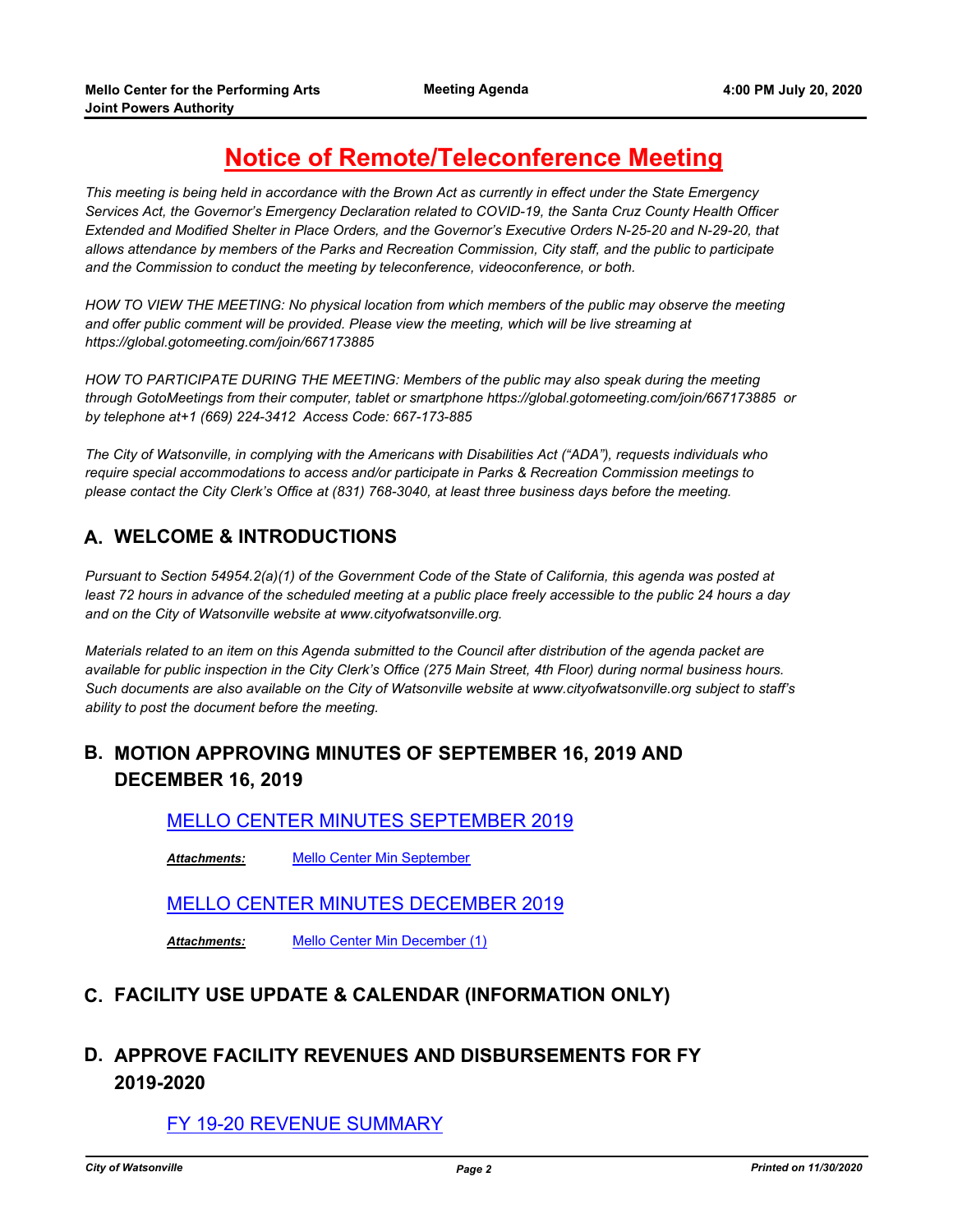*Attachments:* [FY 19-20 Revenue Summary](http://watsonville.legistar.com/gateway.aspx?M=F&ID=03022054-fe85-4035-b7c9-d8972e989f69.pdf)

# **E. APPROVE FUTURE REPLACEMENT EXPENDITURE PLAN FOR FY 2020-2021**

**F. UPDATES TO THE OPERATIONAL AGREEMENT**

### **G. ADJOURNMENT**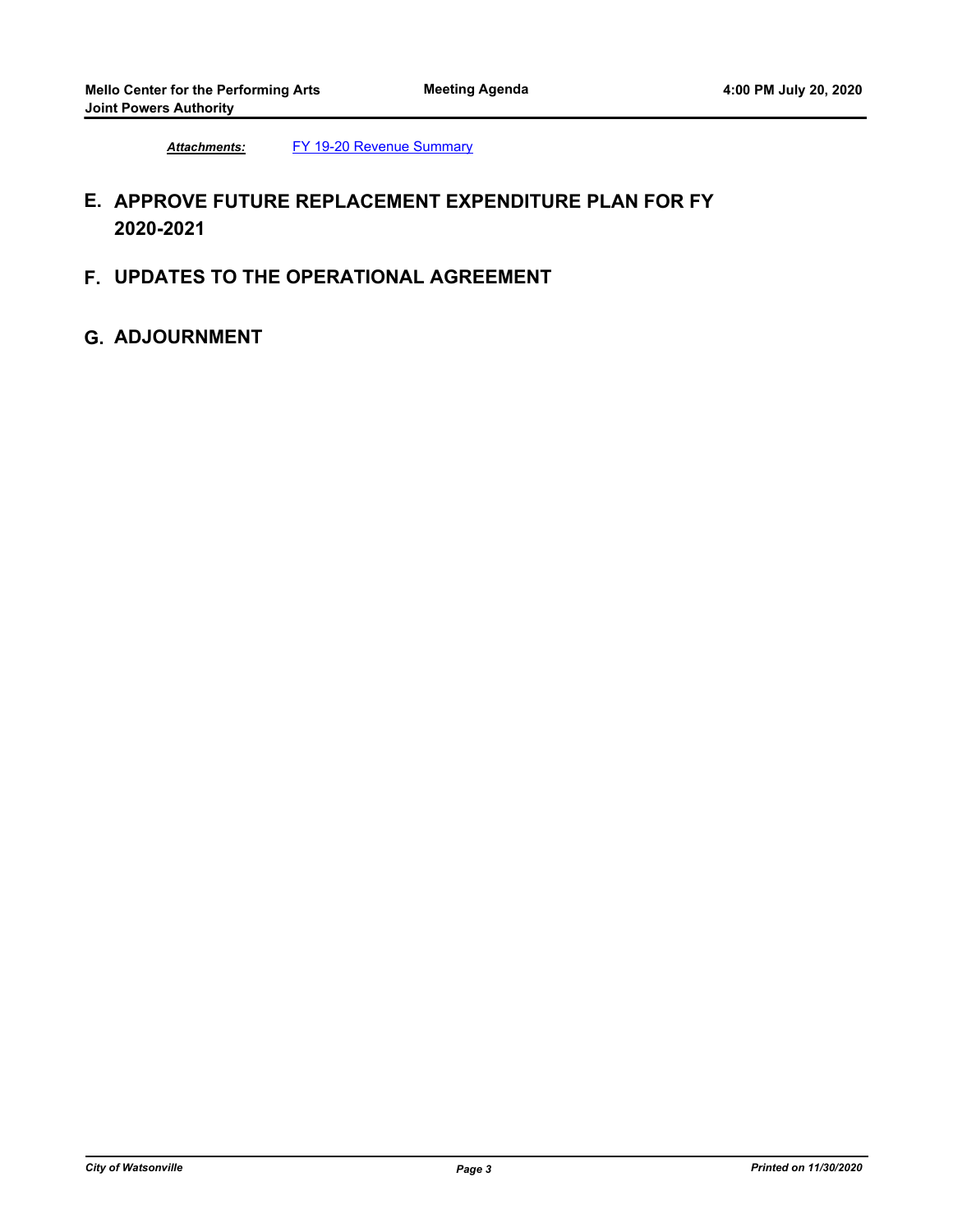#### **MELLO CENTER FOR THE PERFORMING ARTS**

#### **JOINT POWERS AUTHORITY**

#### **MEETING MINUTES**

September 16, 2019 1:00 PM

City Manager's Conference Room

#### 275 Main St. Suite 400, Watsonville CA 95076

**JPA Board Members Present:** Karen Osmundson, Trina Coffman-Gomez, Lowell Hurst,

**JPA Members Absent:** Beatriz Flores, Joe Dominguez, Daniel Dodge Jr.

**Staff Present:** Nick Calubaquib Parks and Community Services Director, Tony Roman Recreation Supervisor, Marisol Jimenez Recreation Supervisor

Meeting Began at 4:17 p.m.

- 1. Introduction: NA
- 2. **Changes to the Agenda:** Director Nick Calubaquib, requested to add approval and vote of the Minutes after Review of Calendar and Pending Rentals.
- 3. **Communication**
	- a. **Operational Procedures Update:** Marisol Jimenez, per last meeting update regarding Keys for the Mellow Center, Keys have been issued and have now been located at the Front office of the Customer Services Office. School District have hired someone for the Mello Center Facility Management by the name of Andrea Botsford.
	- b. **Facility Use Update:** Marisol Jimenez has sent out applications that have been received for upcoming community events. The reservation website has been established to submit Mello center reservations, applications can be completed and submitted through this website, once received an estimated quote is generated for their reservation request and forward to the applicant. Director Calubaquib gave an update on software for reservations and said once we establish a new software the process for reservation will be updated. Marisol is working with Pajaro Valley Unified staff to assure events are on calendars and that there is no double booking.
	- c. **Review of Calendar and Pending Rentals:** The Mello Center calendar was shared by Marisol Jimenez, everything is the same for now. Karen is working on her end regarding her activates and the schools. Some dates where questioned if it was the schools or communities events however those have been identified.
- **4. 5 (A) Approval of Minutes:** Lowell Hurst moved approval of Minutes-Postponed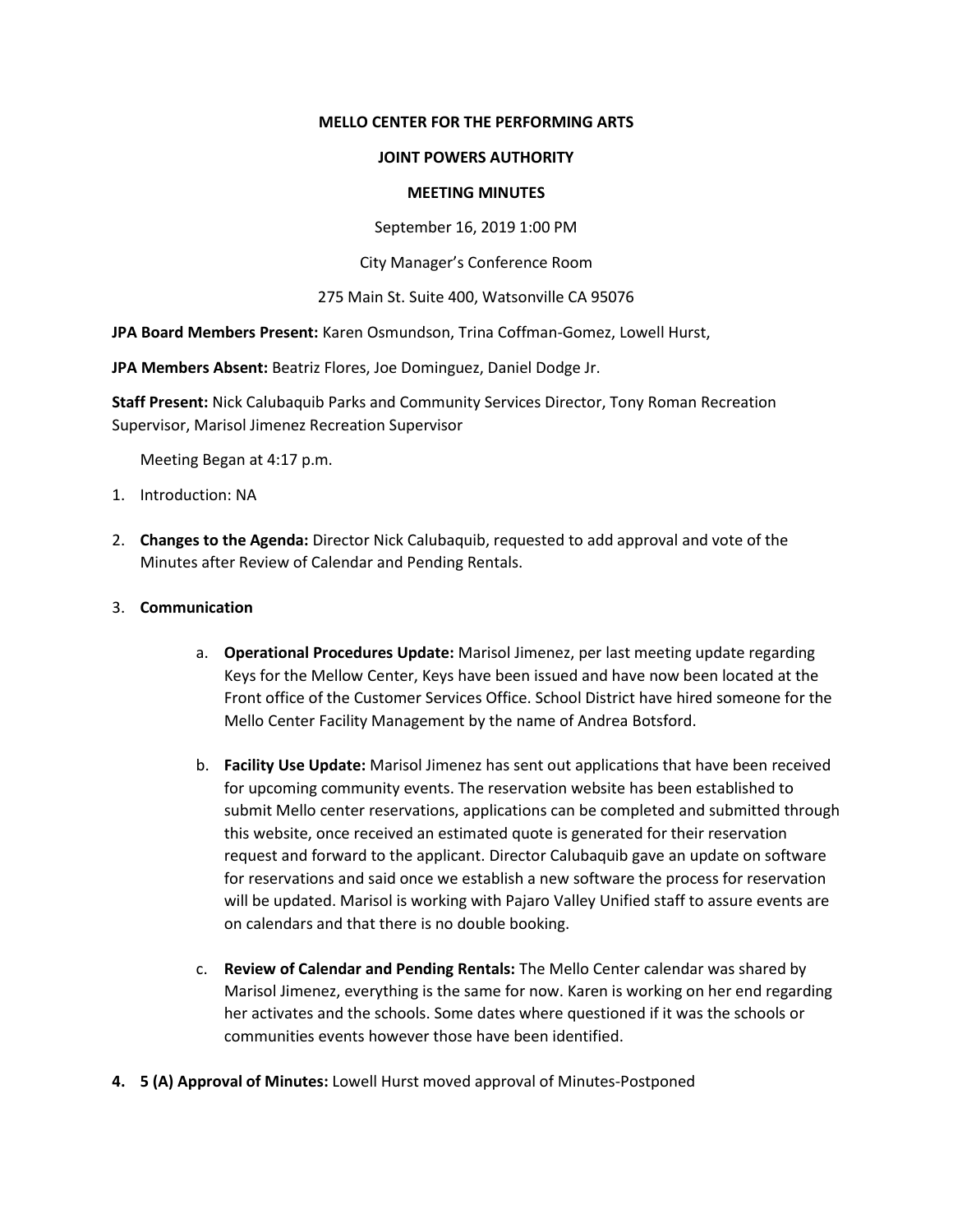# **5. Summary of Next steps & Next Meeting:** Cover inventory of Mello Center.

Tour of the Mello Center was conducted.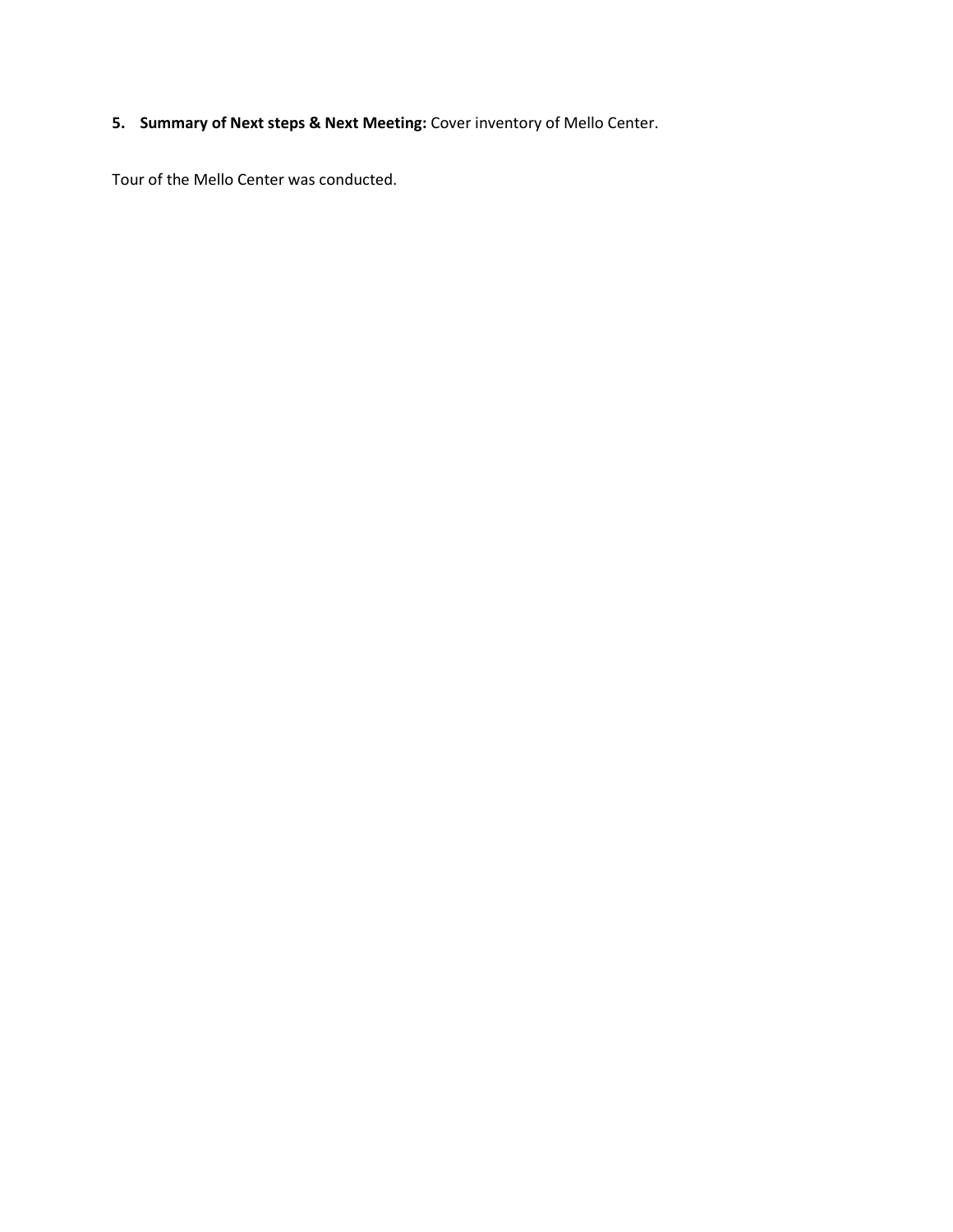#### **MELLO CENTER FOR THE PERFORMING ARTS**

#### **JOINT POWERS AUTHORITY**

#### **MEETING MINUTES**

December 16 , 2019 4:00 – 6:30 PM

City Manager's Conference Room

275 Main St. Suite 400, Watsonville CA 95076

**JPA Board Members Present:** Karen Osmundson, Trina Coffman-Gomez, Lowell Hurst, Beatriz Flores, Daniel Dodge Jr., Joe Dominguez

**JPA Members Absent:** None

**Staff Present:** Nick Calubaquib Parks and Community Services Director, Tony Roman Recreation Supervisor, Andrea Botsford, Mello Center Manager

#### 1. **Welcome & Introductions**

#### 2. **Motion Approving Minutes of July 10, 2019**

Motion passed unanimously.

#### **3. Communication**

- **a. Operational Procedures Update (Calendaring & Software Ticketing Software, Equipment Inventory):** Nick Calubaquib updated the group on the status of calendaring & software ticketing software. The Parks and Recreation Department is looking into new software's and is working on what software will work best for calendaring and ticketing, this software will be identified and purchased in the New Year.
- **b. Facility Use Update & Calendar:** Tony Roman reported that he has received lots of inquires over the phone for usage of the Mello Center, a few non-school events have taken place totaling six events for year 2019 and ten events for the upcoming year 2020. Most questions from those seeking reservation of the Mello Center are general questions such as date availability and fees Tony and Andy are working with the Pajaro valley School district to get their events on the calendars by February 1, 2020. Santa Cruz Symphony held a successful event at the Mello Center; they would like to work with the school district to use the Watsonville High Library for a rest area. Andy provided an update regarding operations with the Mello Center, she will provide an update regarding equipment in the new year however has identified issues with equipment at the Mello Center.
- **c. Review of Calendar & Pending Rentals:** Tony updated and informed that four of the potential events have committed and left their deposits and waiting for the rest to finalize by submitting their deposit and continue on to our process.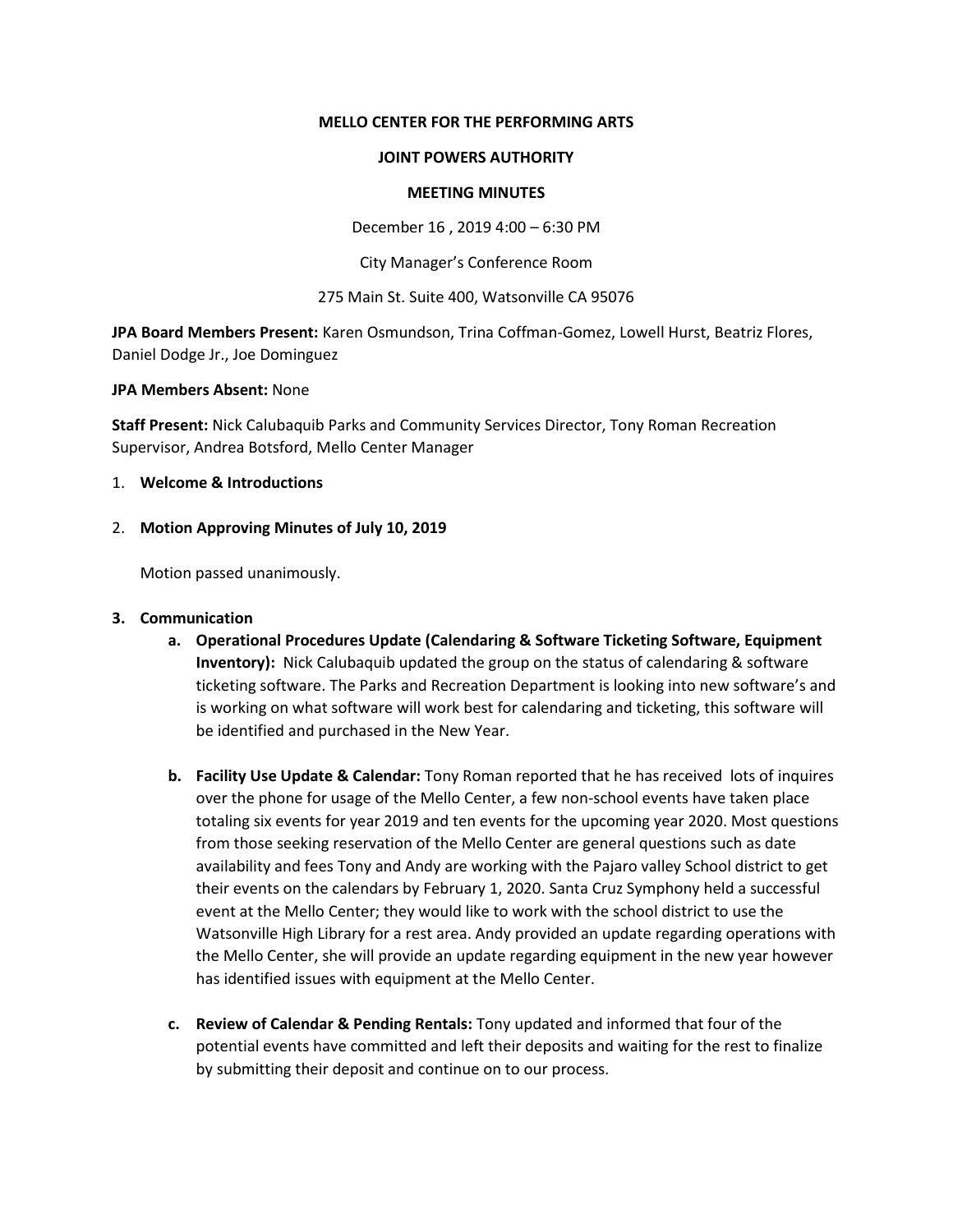**4. Summary of Next Steps & Next Meeting: Presentation of Draft Annual Maintenance & Major repair budget for FY 20-21.:** Discussion of upcoming meeting on March 16, 2020. Will discuss the JPA operating agreement, the district and the City will be working together to come up with a budget for the fiscal year of 20/21. The budget will be brought in draft form for consideration by the following meeting, along with a summary of what revenue has been brought in for this year currently. Discussion of grant funding for maintenance and working with nonprofits to help fund for repairs.